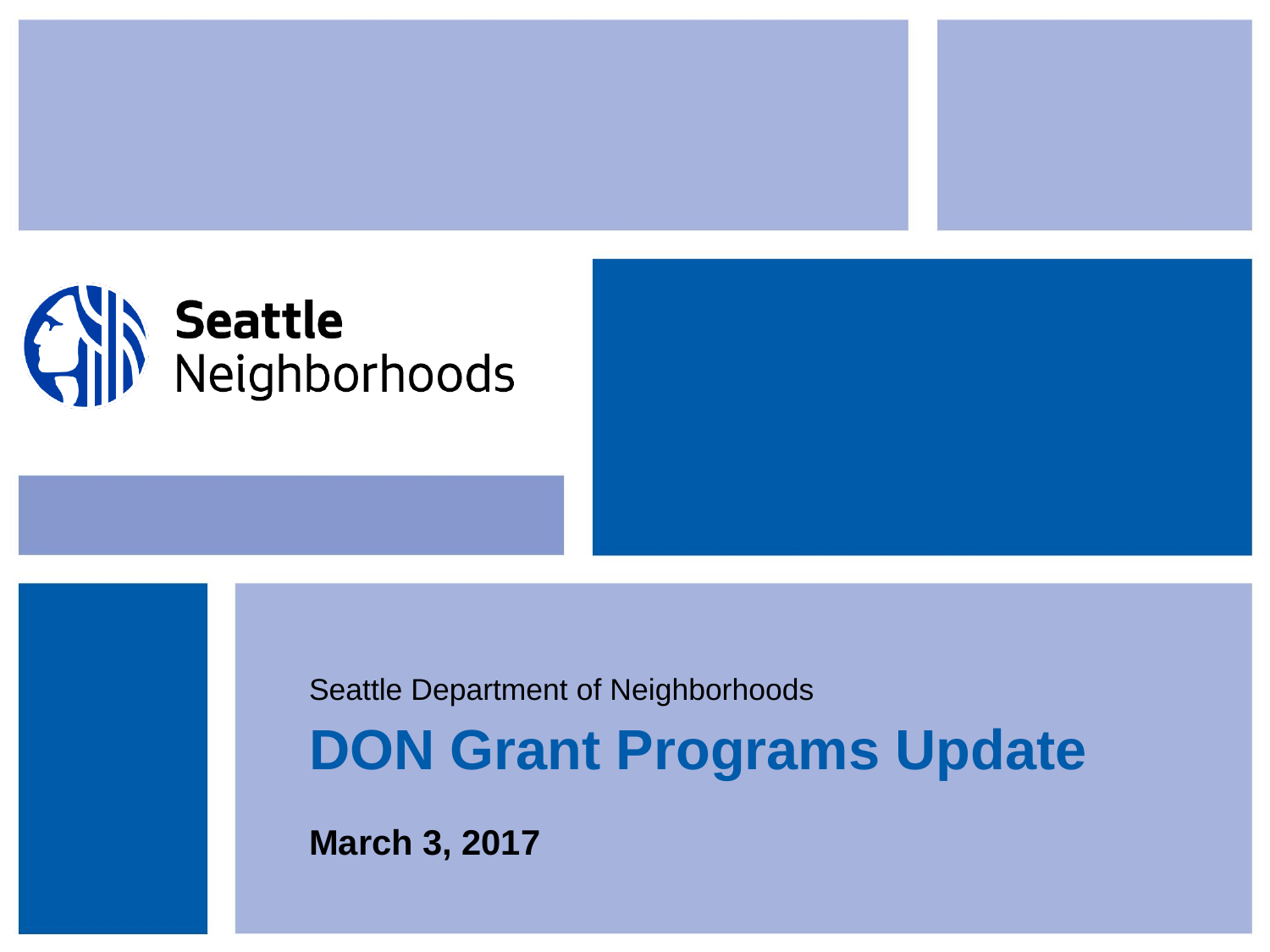

# **Community Investments Division**

- Neighborhood Matching Fund
- Your Voice, Your Choice: Parks & Streets
- Duwamish River Opportunity Fund
- Summer Opportunity Fund

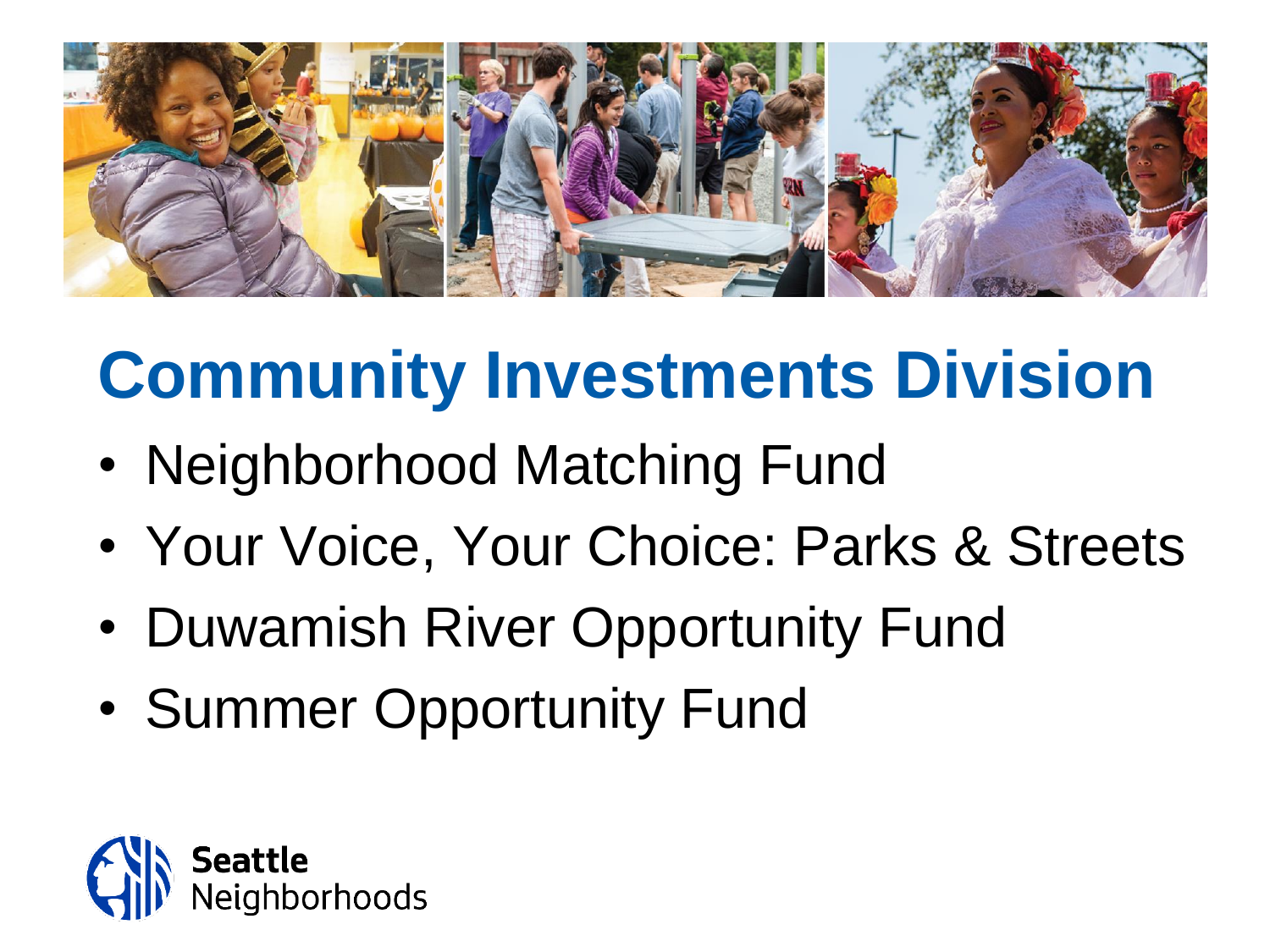#### **What We've Heard**

Reimbursement-based grants and other requirements are challenging, especially for grassroots organizations

Application and reporting processes are too difficult

> "Too much competing self-interest as well as an absence of technical expertise" in review processes

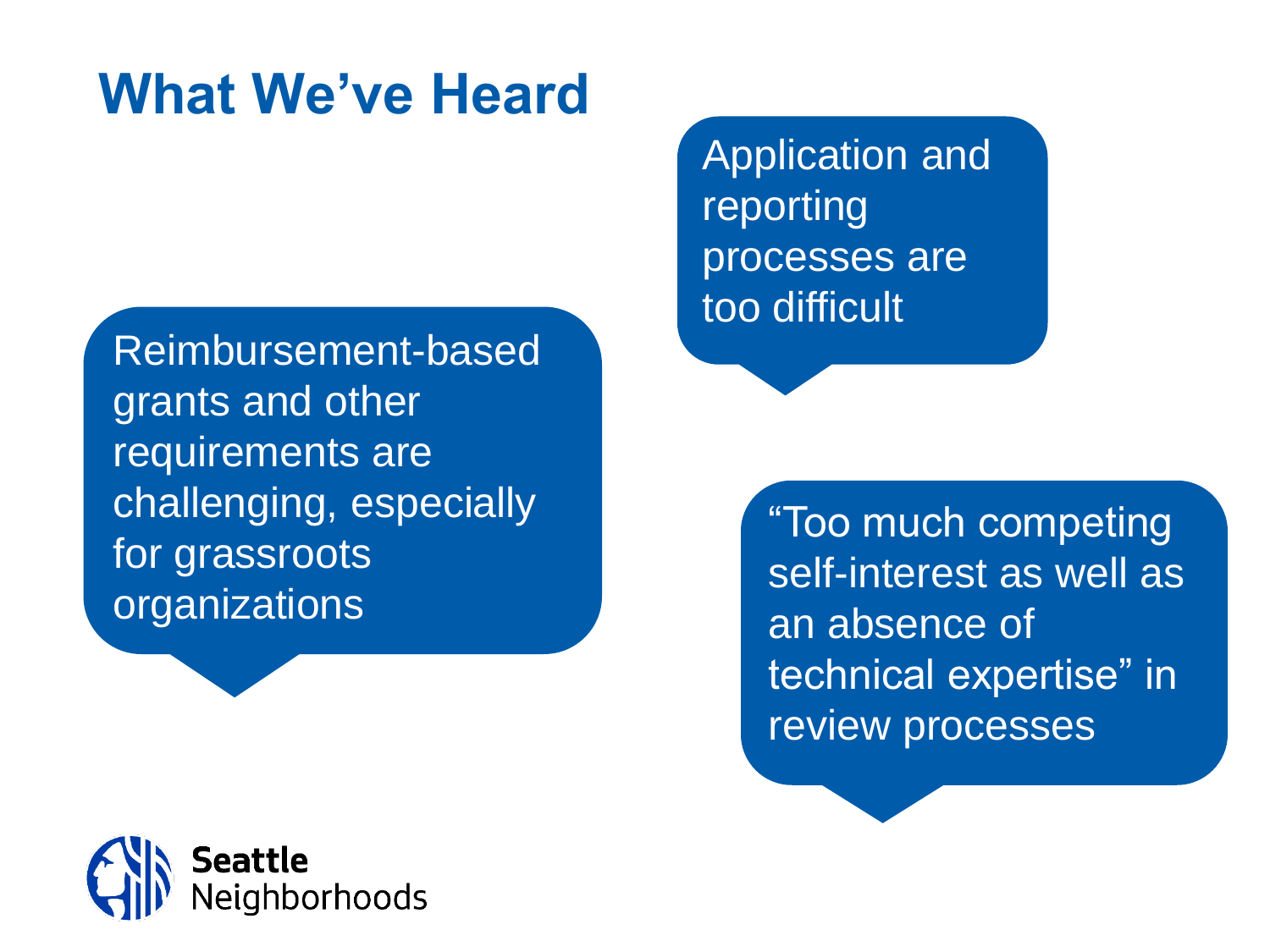The Community Investments Division has a key role in achieving the department's mission of **strengthening Seattle by engaging all communities**.



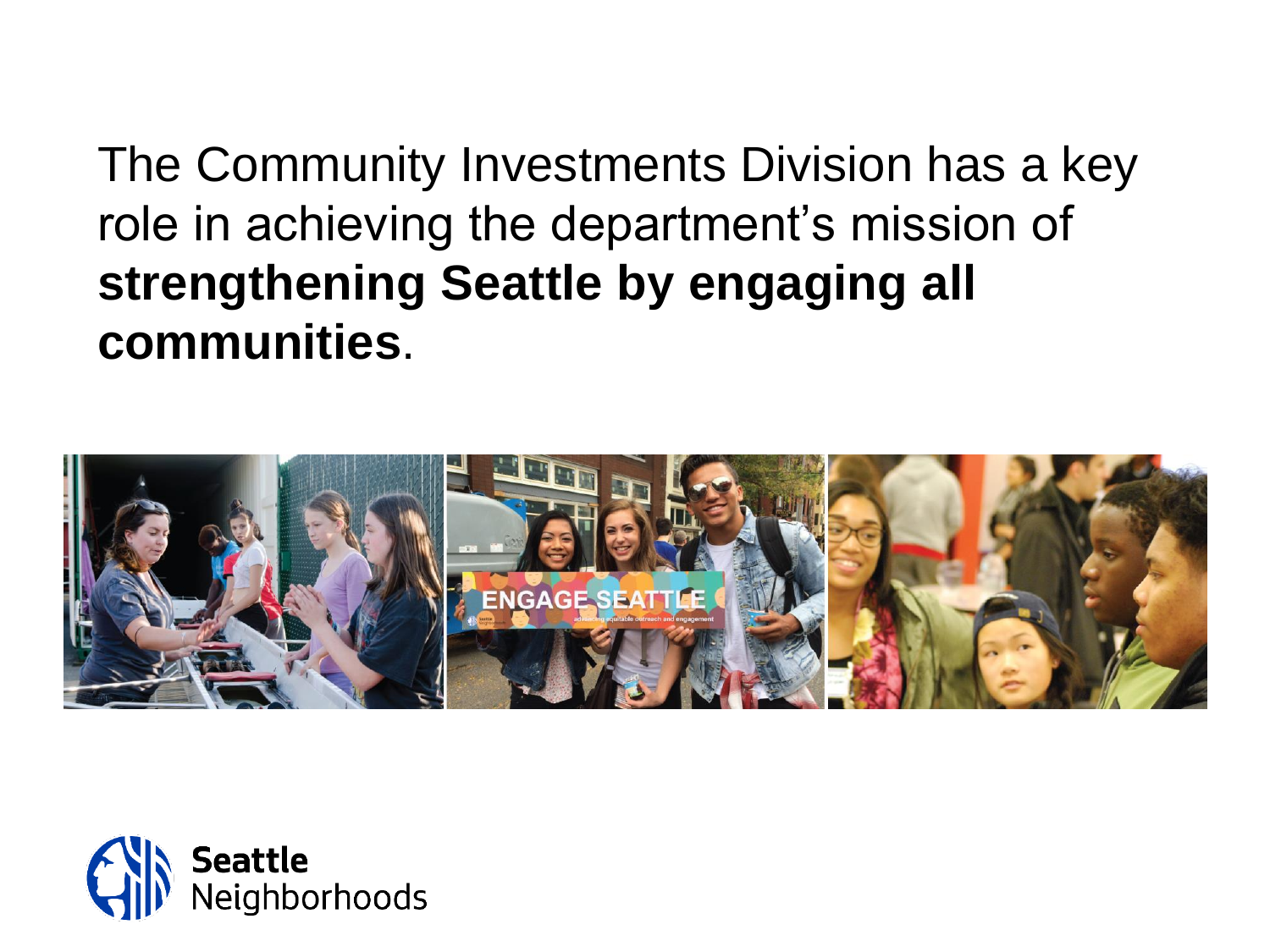## **How We Support This**

• Simplify and streamline our processes

• Broaden engagement

• Reduce barriers to participation



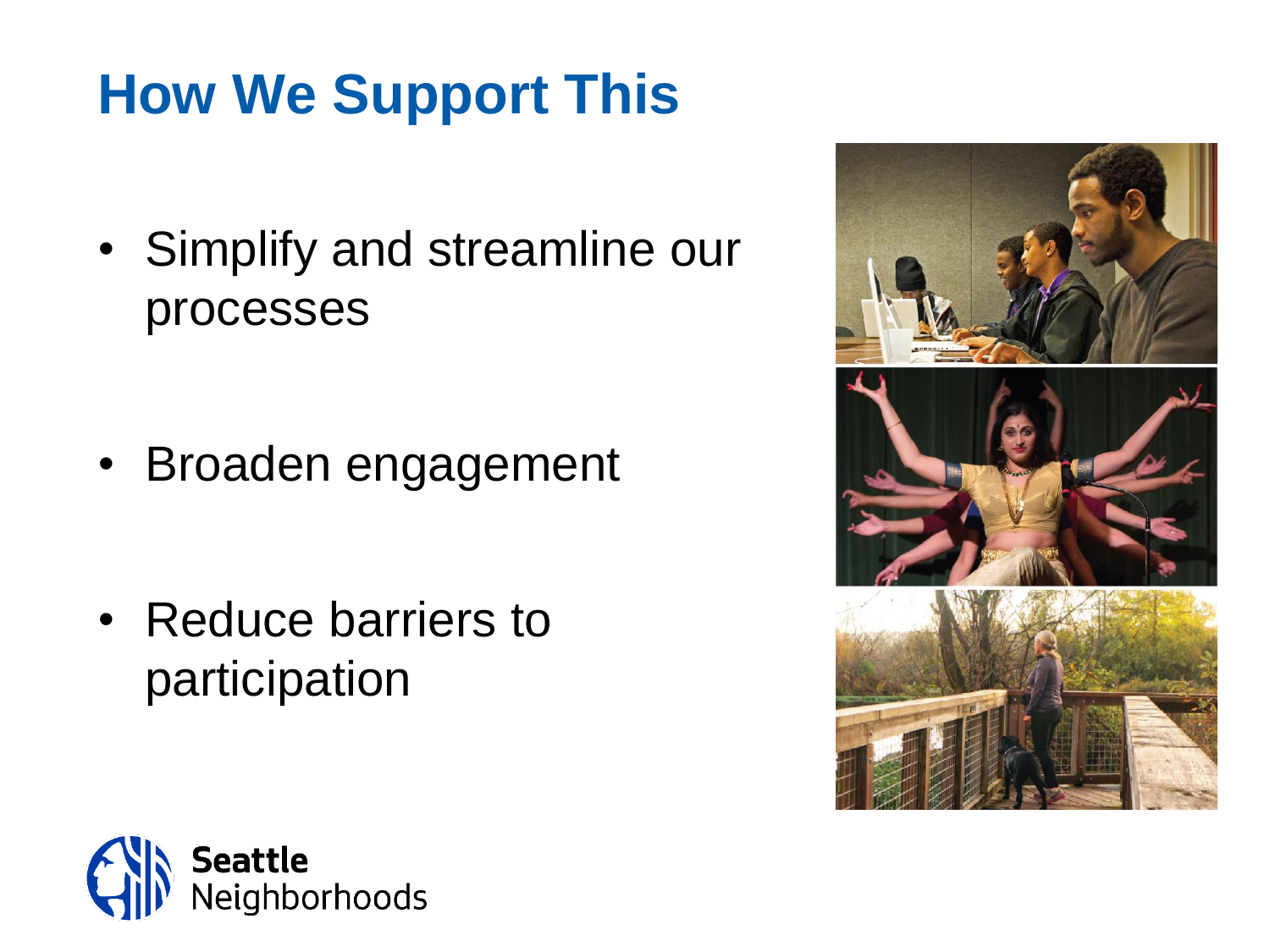#### **Simplify and Streamline Our Processes**

Simplified NMF funding opportunities – going from three to two

Created a single application form for both NMF funding opportunities

Simplified match requirements to 1/2:1 for all NMF projects

No application required for Your Voice, Your Choice

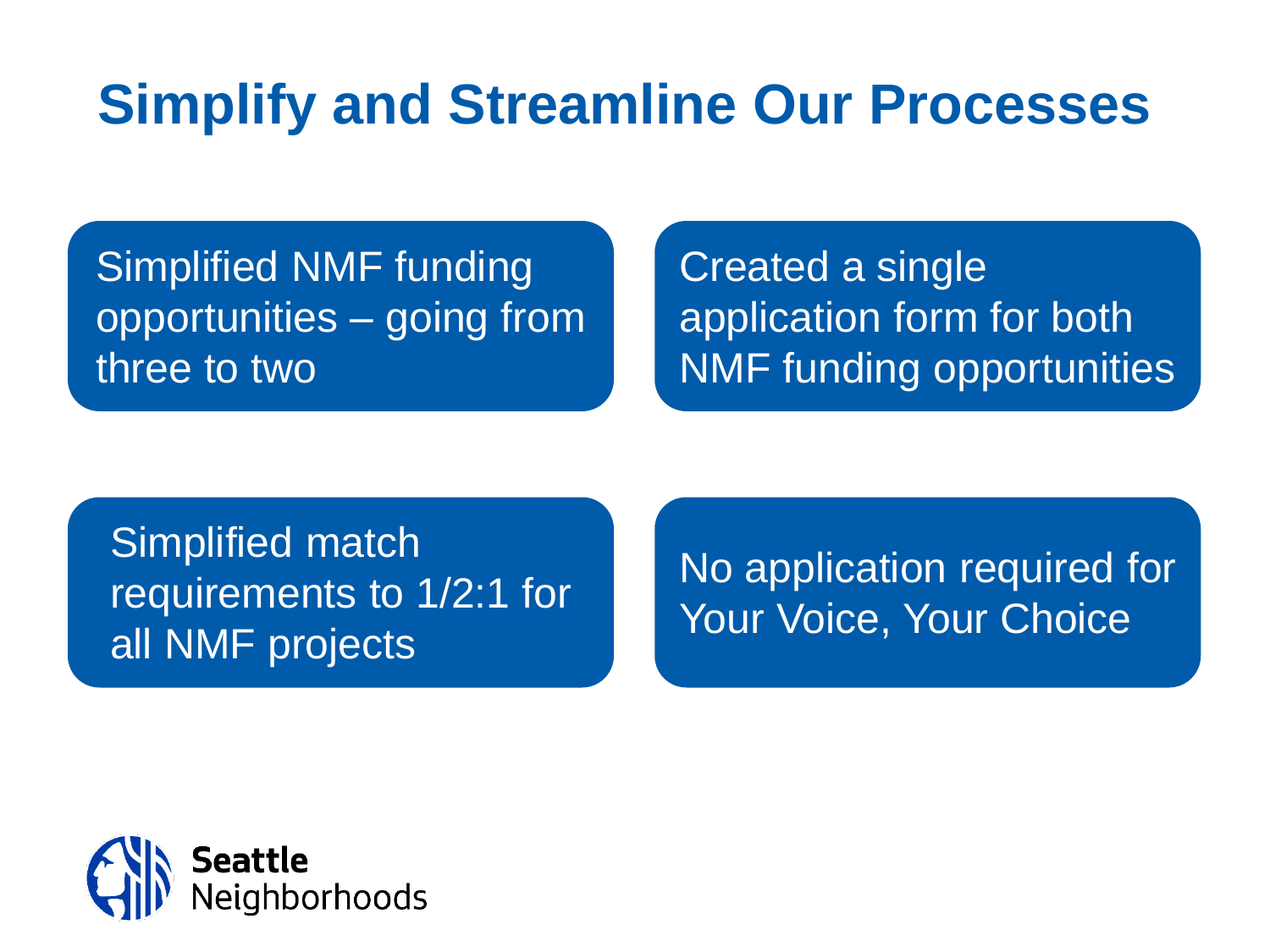#### **Broaden Engagement**

Applied a participatory budgeting approach to Neighborhood Parks and Street Fund

Redesigned project development in Your Voice, Your Choice to be more inclusive

Providing more options to participate or receive information online

Working more closely with our Community Liaison program to engage new communities

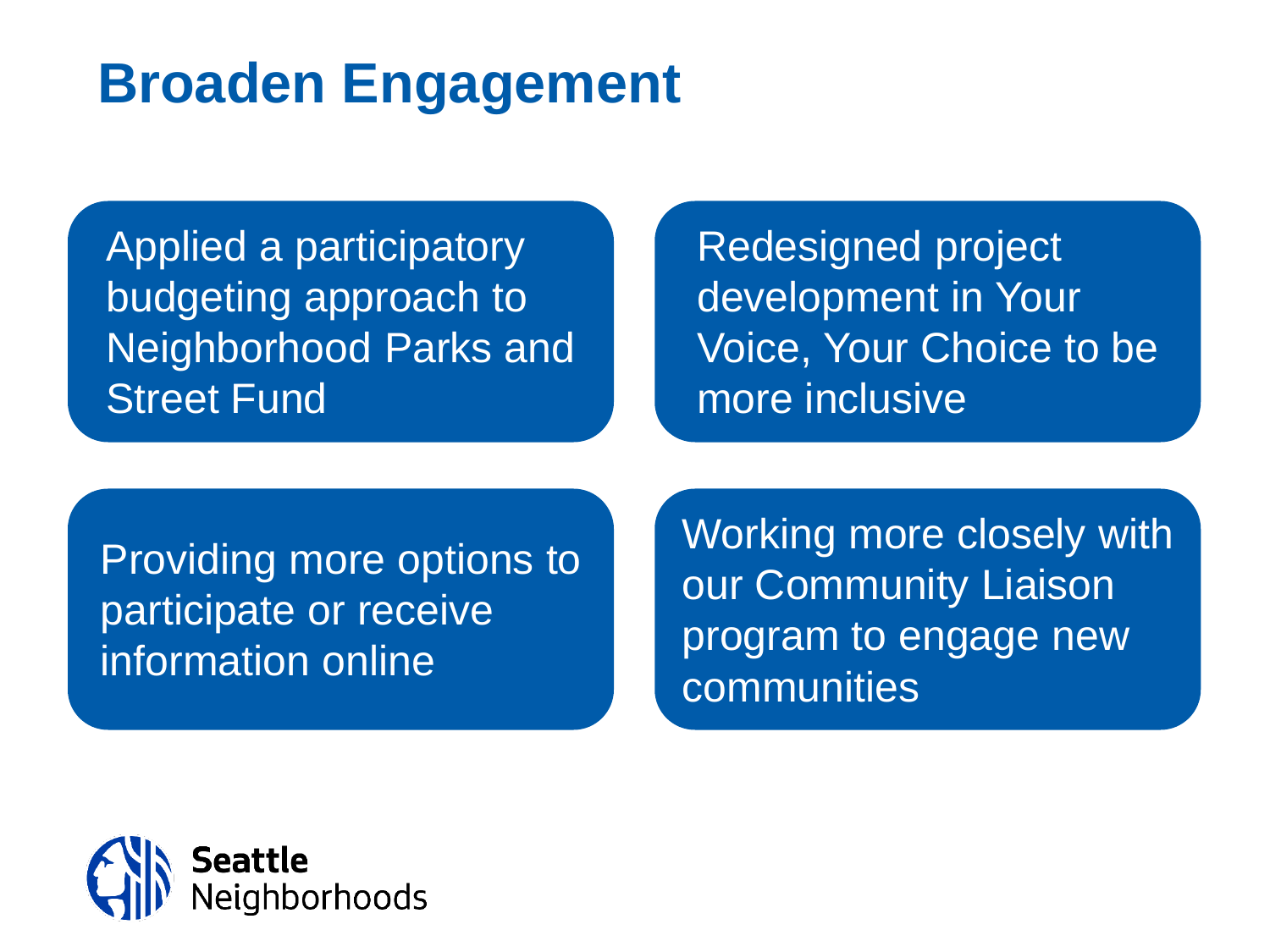#### **Reduce Barriers to Participation**

Increased funding limits for Small Sparks (NMF) from \$1,000 to \$5,000

#### Providing up-front funding for DROF projects in 2017

Removed restrictions for community-based groups and District Councils to apply for up to \$100,000 through the NMF

Increased NMF application opportunities from one to three times a year for up to \$100,000

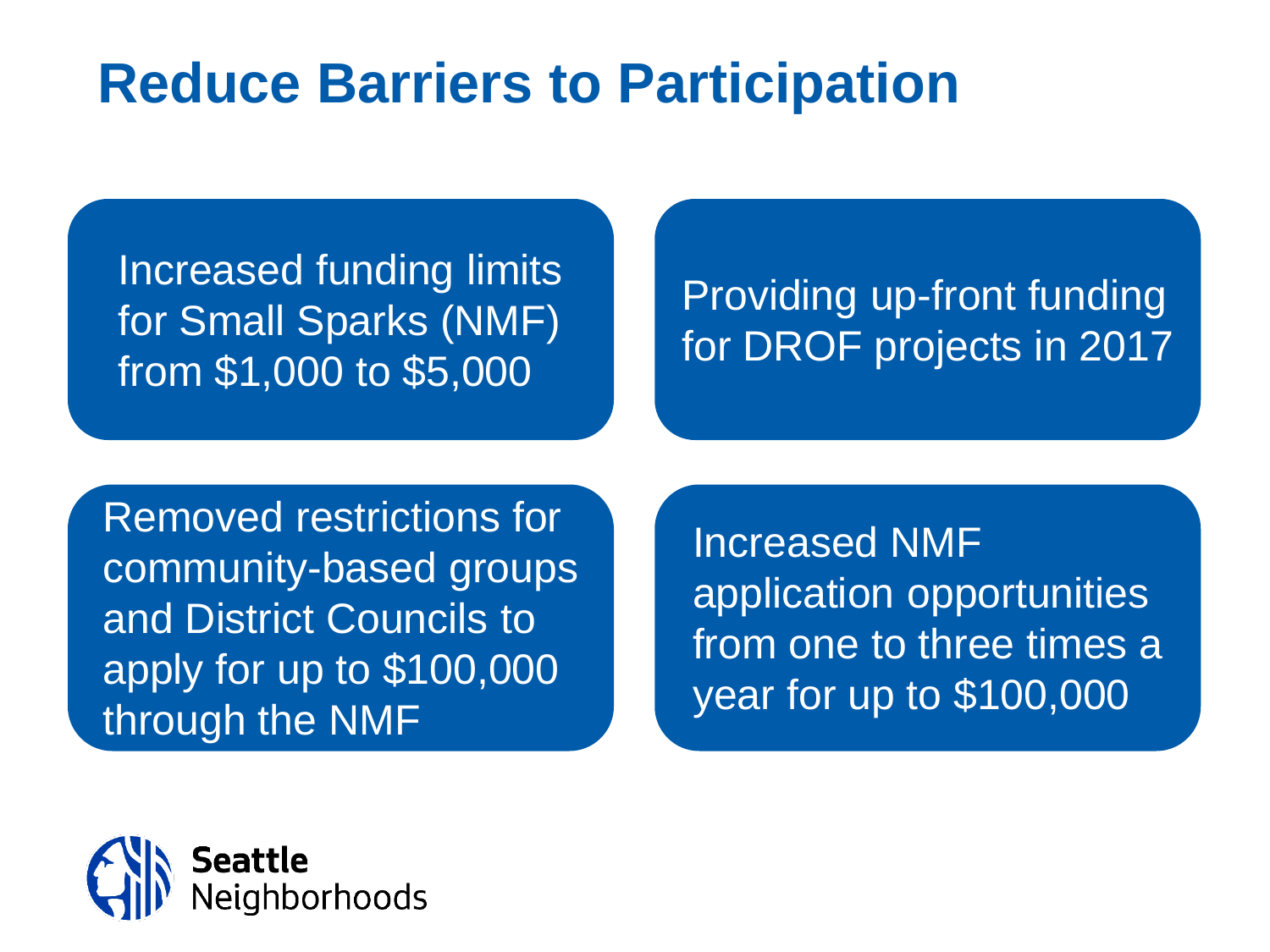#### **What's Happening Now**

**Your Voice, Your Choice** Idea Collection

- *Over 900 project ideas collected*
- **Project Development** starts March 2



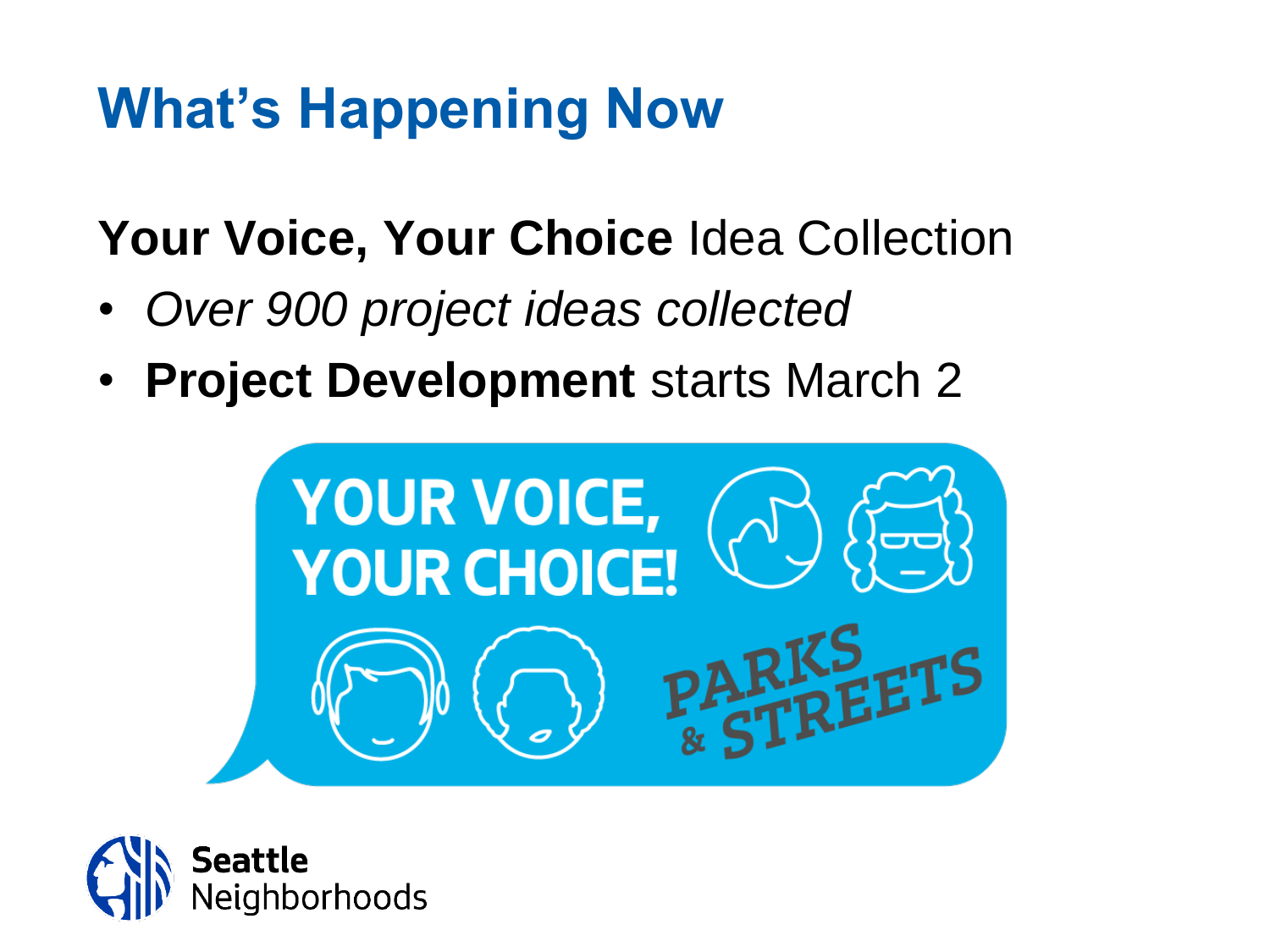# **What's Happening Now**

#### **Neighborhood Matching Fund**

- First NMF Community Partnership Fund Application Deadline March 27
- NMF Small Sparks open and receiving applications

#### Do you have a community project idea?

Join us for a Neighborhood **Matching Fund Workshop!** 

January 25, 6 - 7:30pm 2100 Building (2100 24th Ave S)

**February 2, 6 - 7:30pm** Phinney Neighborhood Center (6532 Phinney Ave N

February 7, 6 - 7:30pm Neighborhood House (6400 Sylvan Way SW)

February 15, 6 - 7:30pm Bailey Gatzert Elementary (1301 E Yesler Way)

March 1, 6 - 7:30pm University Heights (5031 University Way NE)

• Learn about funding opportunities ranging from \$1,000 to \$100,000.

- Find out if your project idea matches our funding requirements.
- Get tips for a competitive application.

Seattle Neighborhoods

**Questions? Contact us at** 206-733-9916 or NMFund@seattle.gov

**RSVP** for a workshop at: surveymonkey.com/r/SNJDYDH

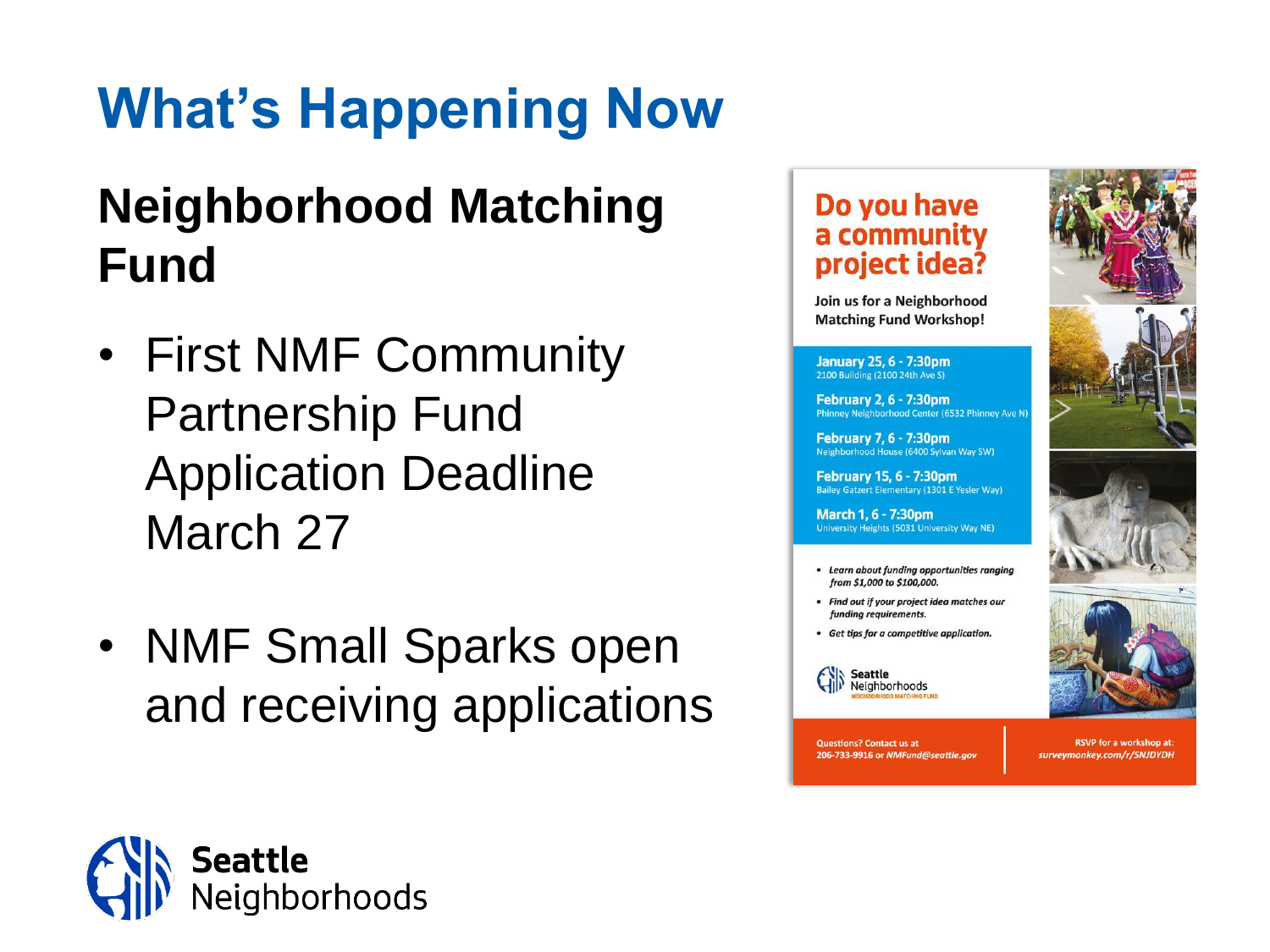# **What We're Hearing: NMF Improvements**

"…increasing the Small Sparks to \$5,000 will be transformative." – Community Member

> "We love these changes. It's going to be a lot easier to do projects." – Festival Sundiata Committee

"This is FANTASTIC. I'm just thrilled." – Family Variety Show

> "Sounds like a significantly enhanced opportunity for our project." – Volunteer Park Trust